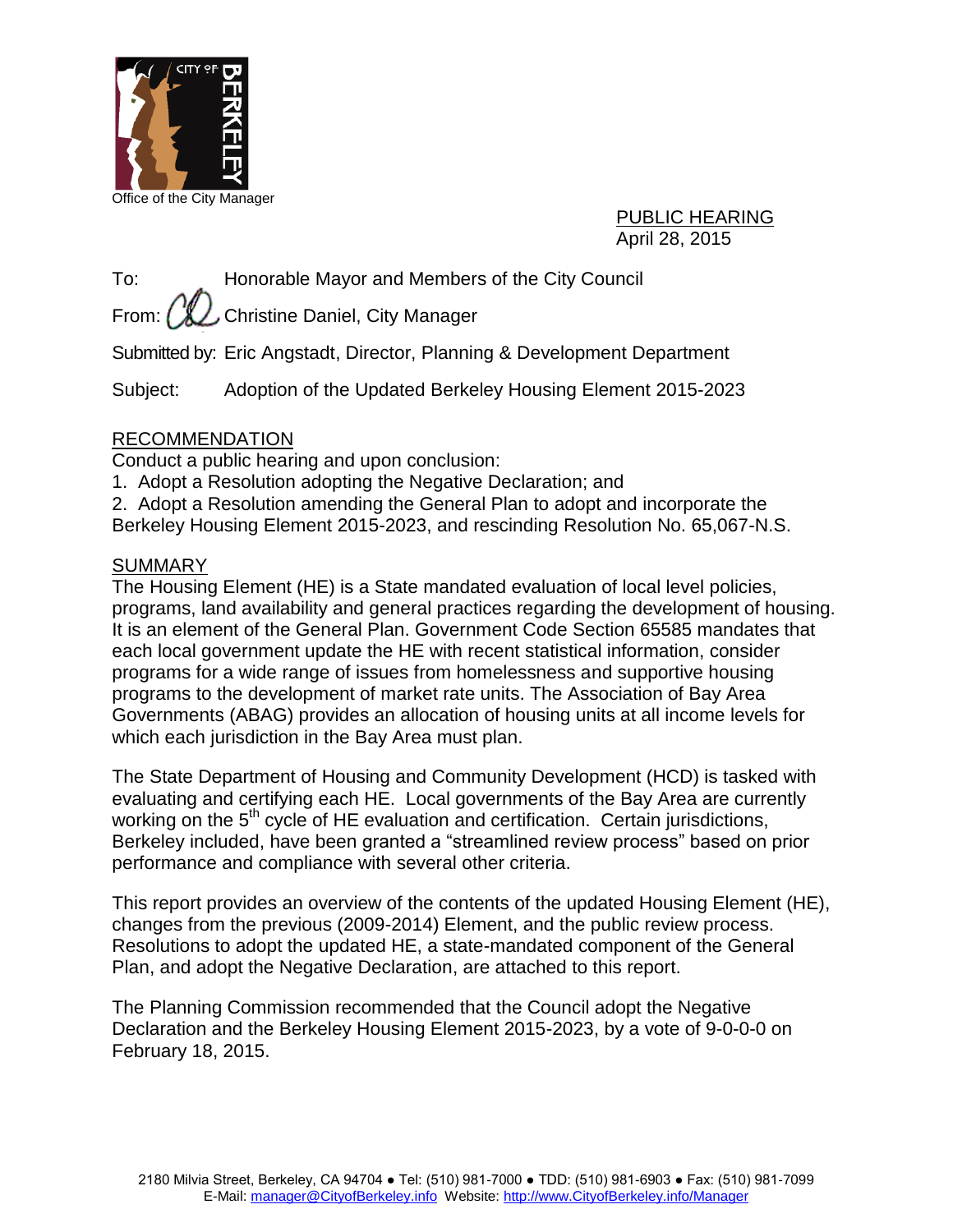## FISCAL IMPACTS OF RECOMMENDATION

None. The majority of the policy actions and programs described in the HE are ongoing and therefore do not represent new fiscal commitments. The HE does not commit the City to any new expenditures.

#### CURRENT SITUATION AND ITS EFFECTS

In December 2014, after review by the Planning, Housing Advisory and Homeless commissions, the draft HE was submitted to the State Department of Housing and Community Development (HCD) for a streamlined review. In January 2015 the City received comments on the draft Element. After the City provided responses and revisions to HCD in February 2015, HCD confirmed that the revised draft HE meets the statutory requirements of State Housing Element law and recommended that the City adopt it. Since receiving this notice from HCD, the Planning Commission recommended approval of the HE by a vote of 9-0-0-0 on February 18, 2015.

The revised draft HE is now before the City Council for consideration and adoption. To remain on an eight year planning cycle, the City Council must adopt the Housing Element by May 29, 2015 (within 120 calendar days from the statutory due date of January 31, 2015 for ABAG localities). If this deadline is not met, the City of Berkeley will be required to revise its housing element every four years until adopting at least two consecutive revisions by the statutory deadline. A State certified HE is a prerequisite for various state funding programs. Therefore, the sooner the HE is adopted and certified, the sooner the City will be in position to apply for grants from these funding sources as they become available.

#### BACKGROUND

California State Senate Bill 375 (Chapter 728, Statutes of 2008) is intended to reduce the State's transportation-related greenhouse gas emissions for each region in the State. The law re-aligns the timelines for several State mandated regional plans including: the Regional Transportation Plan, Regional Projections of Growth, and the HE updates. In addition, the law allows for local governments that meet certain criteria to have an eight year cycle between HE updates and reviews.

The City of Berkeley meets the standard set for the eight year cycle and "streamlined Review" noted above. HCD has provided a letter (2/17/15) stating that the draft HE meets the statutory requirements of the State HE law (see Appendix D of the HE). To remain on the eight year cycle, the City must adopt this  $5<sup>th</sup>$  cycle HE no later than May 31, 2015.

The development of the Housing Element (Attachment 1) is a multi-departmental effort with the Planning Department as lead and significant contributions from HH&CS, Rent Board and other City staff.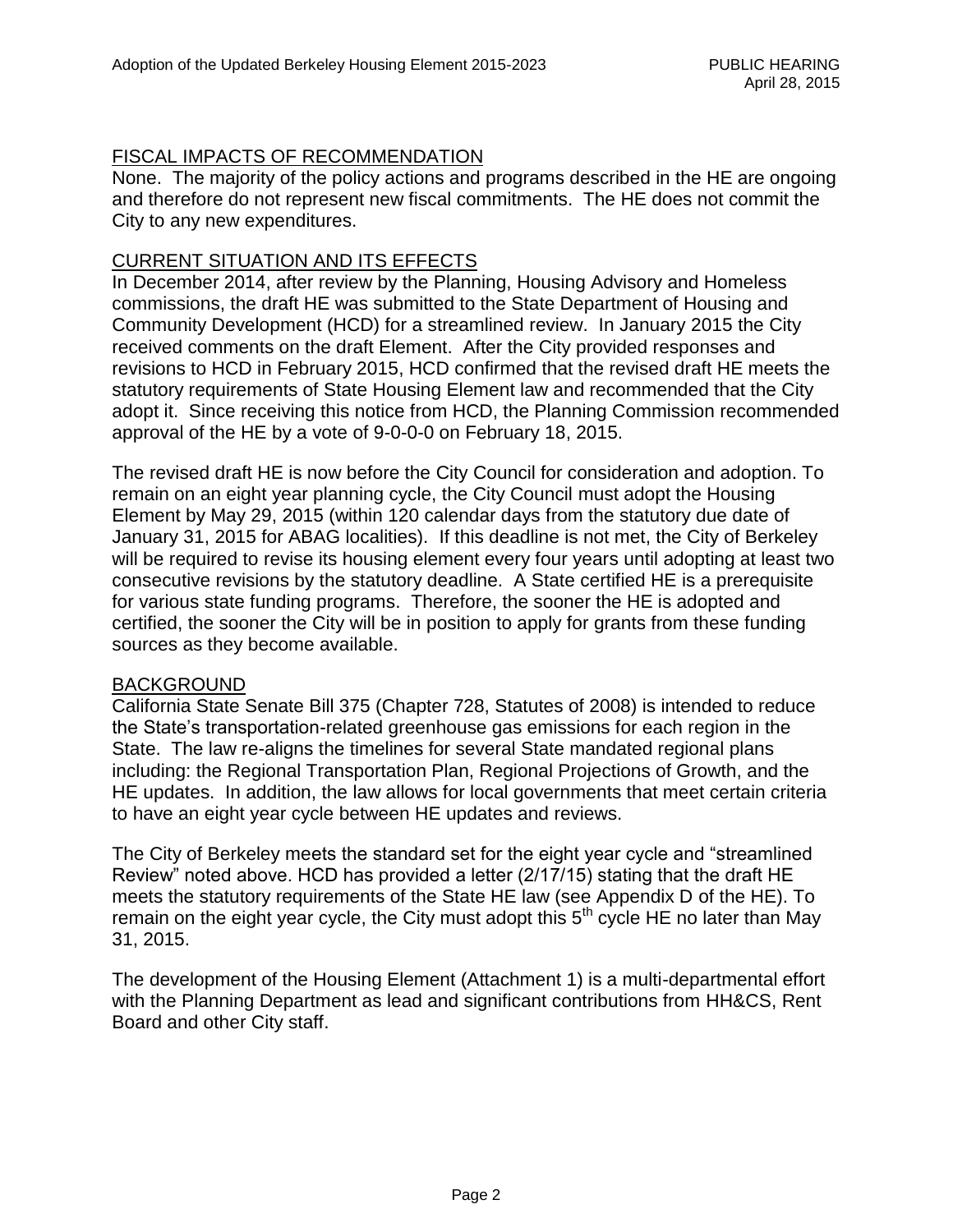#### *PUBLIC REVIEW PROCESS*

The 2015-2023 HE update was reviewed by the Planning, Housing Advisory, and Homeless commissions. Community participation is an important component of the update process, and is described in Chapter 1 and Appendix D. A summary of the HE public review process follows.

- September 2014 through December 2014 Stakeholder outreach and draft copies of HE chapters reviewed at Planning Commission (PC) meetings
- December 2014 Draft copies of the HE chapters reviewed at HAC and Homeless Commission meetings.
- December 10, 2014 December 21, 2014 Revisions to draft HE made by staff based on public and Commissions' comments.
- December 22, 2014 Draft Housing Element submitted to HCD.
- January 21, 2015 PC received complete draft HE in advance of public hearing
- January 27, 2015 HCD site visit with City of Berkeley staff to review draft HE.
- February 4, 2015 and February 18, 2015 Planning Commission public hearing, review and comment on full HE draft.
- February 6, 2015 through March 8, 2015 Public review period on the draft Negative Declaration and Initial Study.
- February 17, 2015 HCD letter received indicating that the revised draft Element will comply with State Housing Element law when adopted.
- February 19, 2015 through March 12, 2015 Final revisions made by staff based on public comments.

Next Steps to Berkeley Housing Element certification include:

- 1. City Council public hearing and adoption of the Element and Negative Declaration.
- 2. The City adopted Housing Element submitted to HCD for final certification.

On February 4 and 18, the Planning Commission conducted a public hearing and considered the revised draft HE. There were 21 speakers; many comments addressed housing affordability throughout Berkeley for low and moderate income households as well as the importance of preserving the city's stock of rent-controlled units.

The Commission voted unanimously to recommend that the City Council adopt the draft Berkeley Housing Element 2015-2023 and the draft Negative Declaration. Motion/Second: Poschman, Davis. Ayes: Eric Panzer, Deborah Matthews, Tracy Davis, Stephen Murphy, Jim Novosel, Harry Pollack, Elizabeth Lam, Gene Poschman & Patrick Sheahan. Noes: None. Abstain: None. Absent: None.

Along with this recommendation, the Commission acknowledged that any absence from the draft Housing Element of specific proposals submitted by the public to the Planning Commission shall not preclude these proposals from being addressed in the future by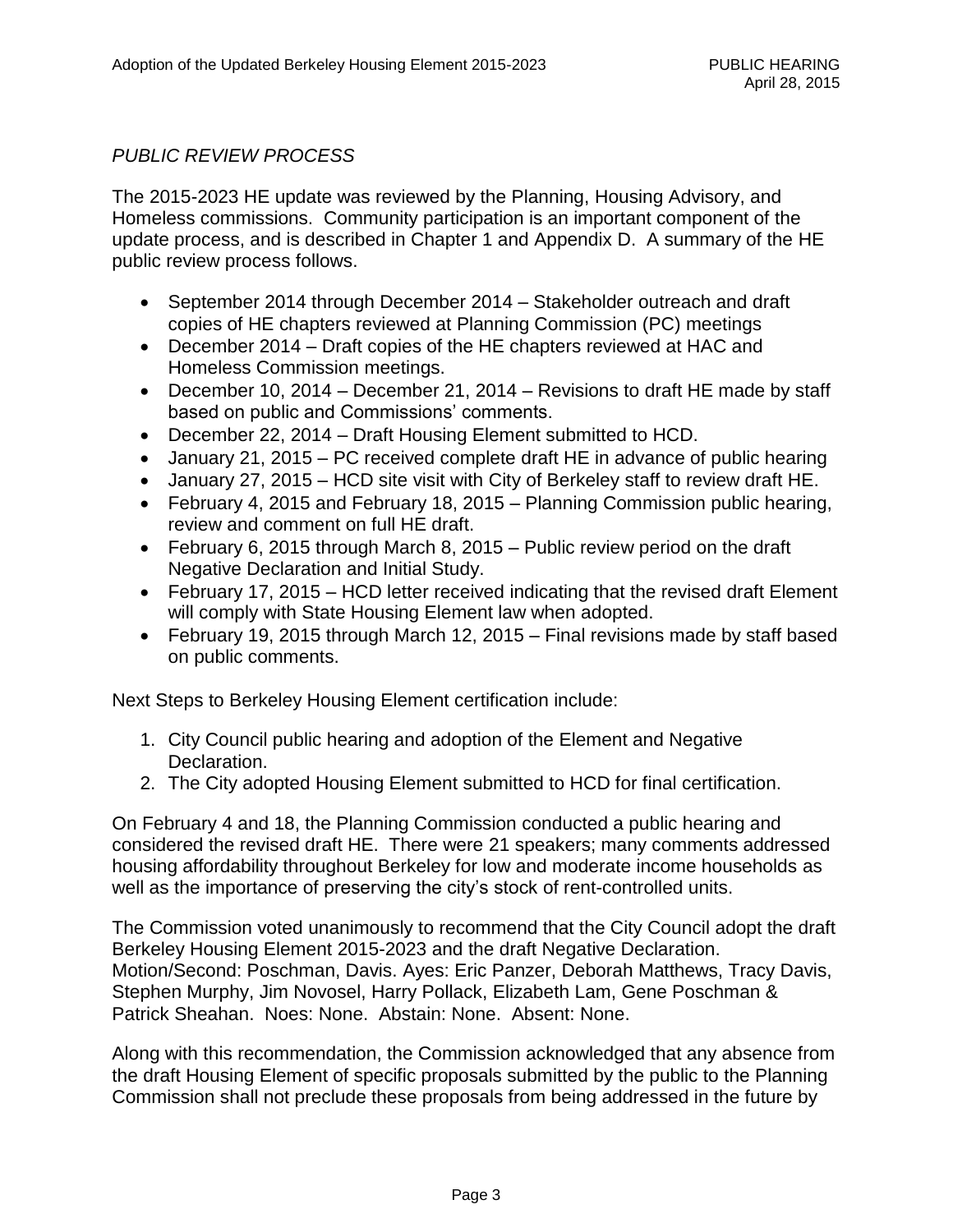the appropriate City Commissions. Furthermore, the Commission recommended that the City Council review the City's procedures of making documents available for public review for future Housing Element review processes.

## *CONTENTS AND PURPOSE*

An overview of the required components as well as the organization of the 2015-2023 Berkeley Housing Element is provided in Chapter 1. In summary, the required components of the HE include:

- Analysis of housing needs based on the population and existing housing stock;
- Analysis of land suitable to accommodate the city's regional "fair share" of housing;
- Analysis of constraints to housing production and mitigation of those constraints;
- Housing objectives, policies and actions, which guide decision making and address the city's identified housing needs and mitigation of constraints; and
- Description of programs which implement the city's housing goals and address housing needs.

The Berkeley HE 2015-2023 establishes the City's housing goals in the form of objectives, policies that enact those objectives, and actions to implement those policies. The objectives and policies of the HE reflect the housing-related goals developed in other City planning documents, including the *Housing Trust Fund Guidelines*, the *EveryOne Home Plan*, the *Consolidated Plan*, and the *Climate Action Plan*. In this way, the HE serves as a compilation of the City's numerous goals and programs related to housing and public services. The HE also meets State requirements under Housing Element law, thereby making the City eligible and more competitive for numerous funding sources that help implement our housing programs.

The HE's goals and programs demonstrate the City's commitment to providing housing and services for low-income households. The City has innovative service programs for the homeless and formerly homeless; programs to help lower-income households remain housed through financial assistance; and programs to encourage and facilitate the development of new below-market-rate housing.

The Berkeley Housing Element consists of six chapters and four appendices that fulfill the State requirements and address the City's housing priorities.

- Chapter 1: Introduction, describes Housing Element requirements and the community process to prepare this Housing Element update; an evaluation of the prior Housing Element; and consistency with the General Plan.
- Chapter 2: Community Profile and Housing Needs Assessment, provides a study of the existing housing needs within the community, including population, employment and income statistics; information on extremely low income housing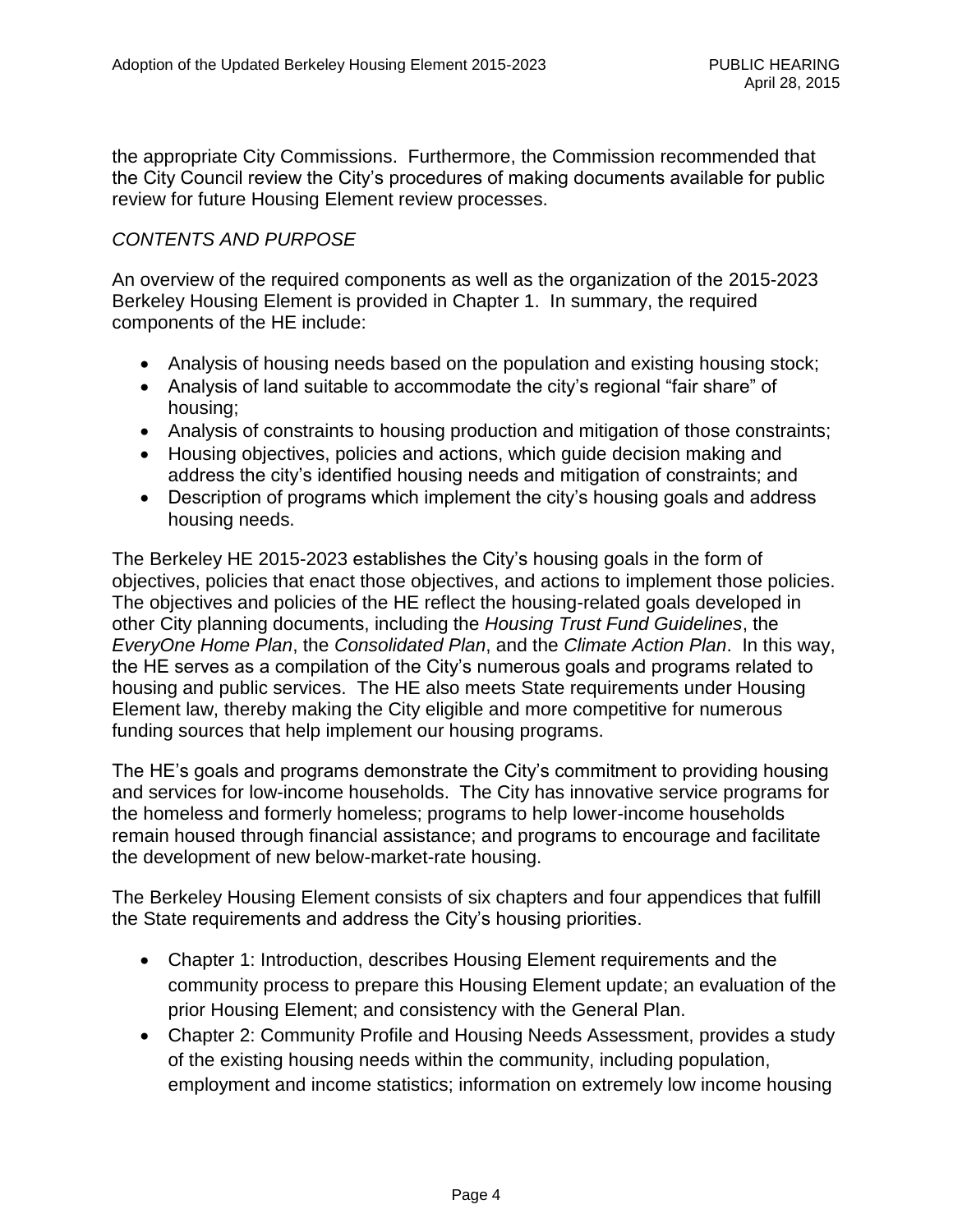needs; characteristics of the existing housing stock; and special needs populations, including the elderly, disabled, homeless, large families and female headed households.

- Chapter 3: Projected Housing Need and Land Resources, provides a discussion of the inventory of land suitable for residential development to accommodate Berkeley's identified fair share of housing need, a variety of housing types, and housing for low income households.
- Chapter 4: Potential Constraints to Housing Production, includes a discussion of constraints on the development of housing in Berkeley and programs to mitigate those constraints.
- Chapter 5: Objectives, Policies, and Actions, includes the goals and steps Berkeley will take to promote housing opportunities for all Berkeley residents.
- Chapter 6: Housing Programs and Quantified objectives, describes the programs Berkeley will use to meet existing and projected housing needs, including those addressing publicly assisted housing developments that may convert to nonassisted housing ("at-risk" units); opportunities for energy conservation; and a statement of quantified objectives that estimates the number of housing units by income level to be constructed, rehabilitated, and conserved in Berkeley by 2023.
- Appendices: Background and supporting materials for the above chapters, including a detailed opportunity sites inventory, a summary of development standards, zoning and general plan background, and a summary of the public participation process.

# *CHANGES FROM THE PREVIOUS HOUSING ELEMENT*

The City's policy direction has not changed since the adoption of the last housing element in 2010. Staff prepared a "streamlined" update as provided for by HCD, which allowed for limited revisions and shorter State review. Proposed changes to the HE are shown as highlighted text to orient the reader. The relatively short timeframe between the comprehensive 2010 Housing Element update and this iteration made the changes straightforward. The revisions consisted primarily of:

- Updated Census data;
- Minor revisions to the list of opportunity sites;
- Descriptions of revised zoning (e.g. homeless shelter zoning, downtown zoning) and revised programs (e.g. the affordable housing mitigation fee); and
- Up-to-date status on City programs implementation.

The fundamental underpinning of the Housing Element - the City's policies addressing new and existing housing, affordable housing, and homeless services - have not shifted dramatically. As such, the changes to the housing Objectives, Policies and Actions, in Chapter 5, are minimal and do not introduce new policy direction.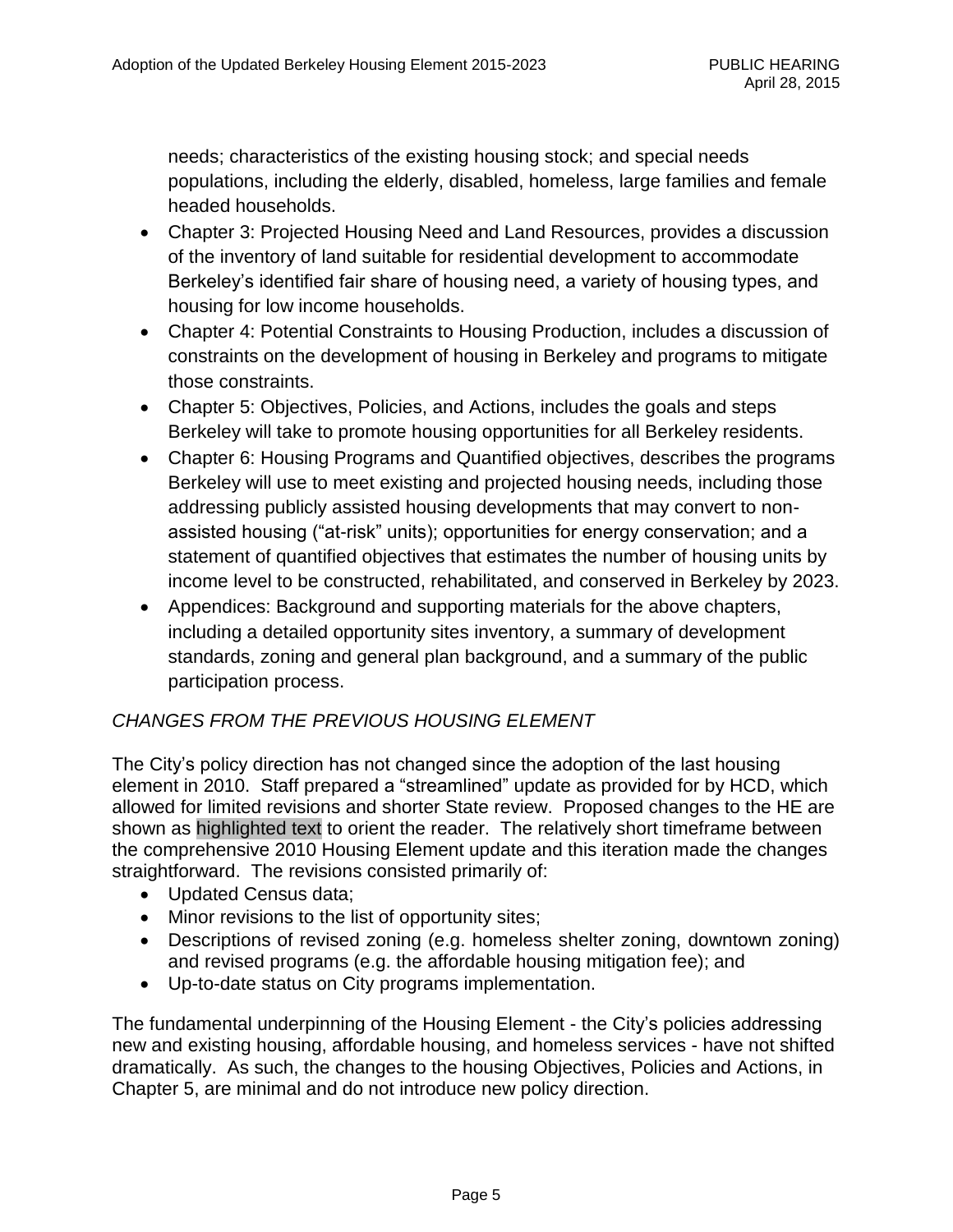Of particular interest are chapters 2, 3 and 6: *Community Profile and Housing Needs Assessment*, *Projected Housing Needs and Land Resources*, and *Housing Programs and Quantified Objectives*, respectively. These three chapters sustained the most updates in the HE. They describe the City's population changes over time, the capacity for the City to plan for housing and the City programs that support housing and other community needs.

Chapter 5 *Objectives, Policies and Actions* serves as the policy basis and community intent for the HE. This chapter states the City's intent to provide both housing and programs to support the broad range of community needs. Since the HE was updated recently, this chapter has not changed significantly; the City's focus remains consistent.

Appendices A, B and C focus on the City's capacity to meet the regional allocation of housing needs described in Chapter 3. Appendix D holds all materials from the public process for the HE: list of meetings and Public Hearings, public comments received, staff reports, the HCD review letter and other related materials.

## *ENVIRONMENTAL REVIEW (CEQA)*

Staff prepared a draft CEQA Initial Study Checklist and Negative Declaration evaluating the potential environmental impacts of the Housing Element update and submitted to the State Clearinghouse on February 4, 2015 (SCH #2015022021).

The Initial Study determined that the updated HE would not result in any significant impacts because the element does not rezone or re-designate any property in the City, nor does it significantly modify goals or policies affecting land use; it is a policy document which does not create any change to the physical environment of the City.

The public review and comment period for the Negative Declaration and Environmental Initial Study Checklist ran from February 6 through March 8, 2015. The Notice of Availability and Intent to Adopt was sent to state and regional agencies and other CEQA interest groups, was posted online, at the Alameda County Clerk, and available at the Permit Service Center, Main Library and West Berkeley Library. Staff received two comment letters, neither of which required or requested any revisions to the CEQA documents.

#### EVIRONMENTAL SUSTAINABILITY

The Housing Element does not have a direct impact on the sustainability of the City. However, the *Objectives, Policies and Actions* Chapter 5 is clear in its intent to produce housing that supports and is in compliance with all sustainability policy of the City.

## RATIONALE FOR RECOMMENDATION

Adoption and certification of a HE is required under state law. It is also necessary for eligibility and competitiveness for certain funding sources the City relies upon. The 2015-2023 Berkeley Housing Element reflects City's housing policies and programs,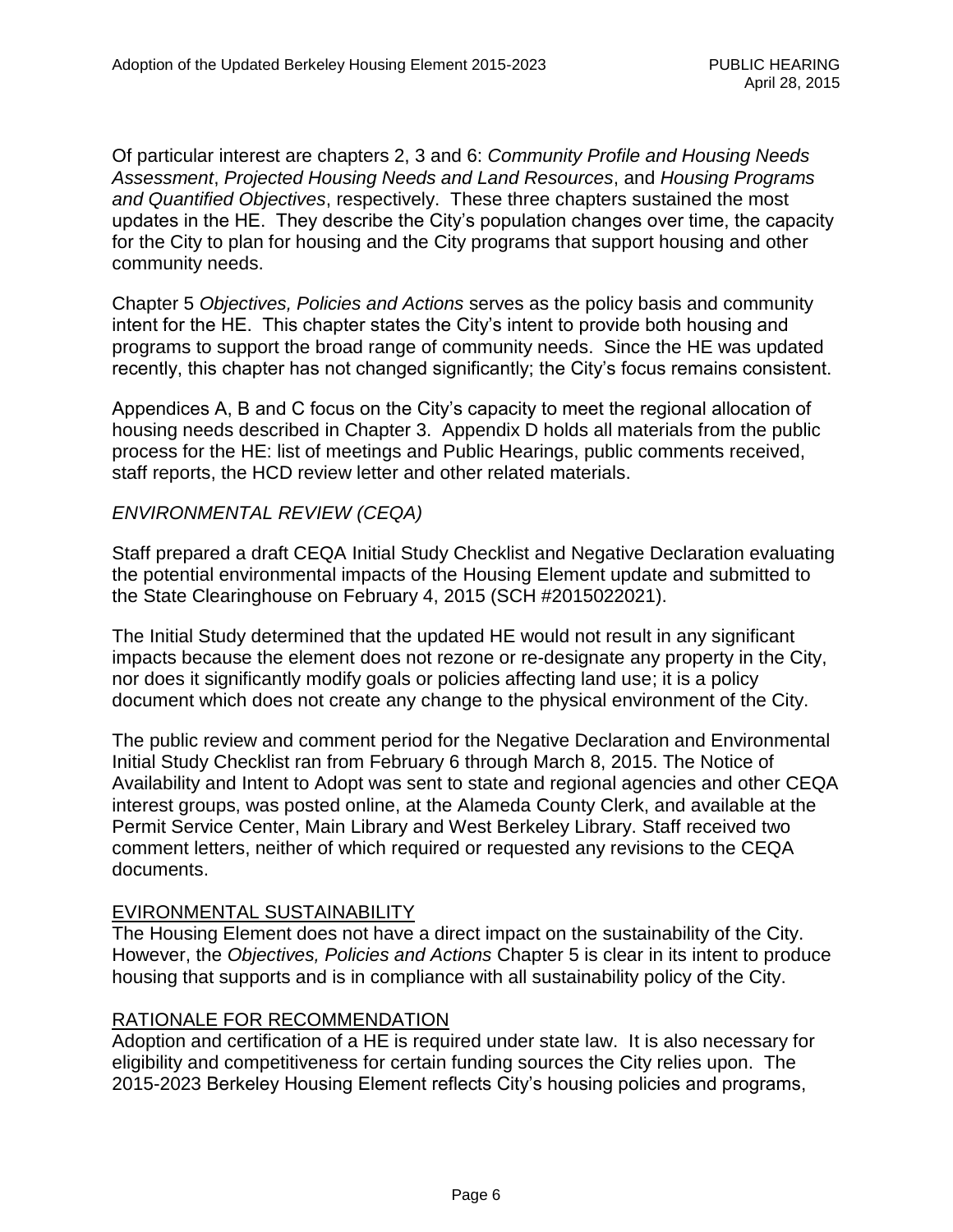particularly for the lower-income population. The HE has already met initial state compliance review and is ready for final certification.

## ALTERNATIVE ACTIONS CONSIDERED

The Planning, Housing Advisory, and Homeless Commissions considered multiple drafts of the HE chapters and provided feedback and direction on both the methodology and analysis of housing needs as well as policies and programs to address those needs.

#### CONTACT PERSON

Alex Amoroso, Principal Planner, Planning and Development Department, 981-7520

Attachments:

1: Resolution

Exhibit A: Notice of Availability and Intent to Adopt Exhibit B: Negative Declaration and Environmental Initial Study

2: Resolution

Exhibit A: Draft City of Berkeley Housing Element 2015-2023

3: Public Hearing Notice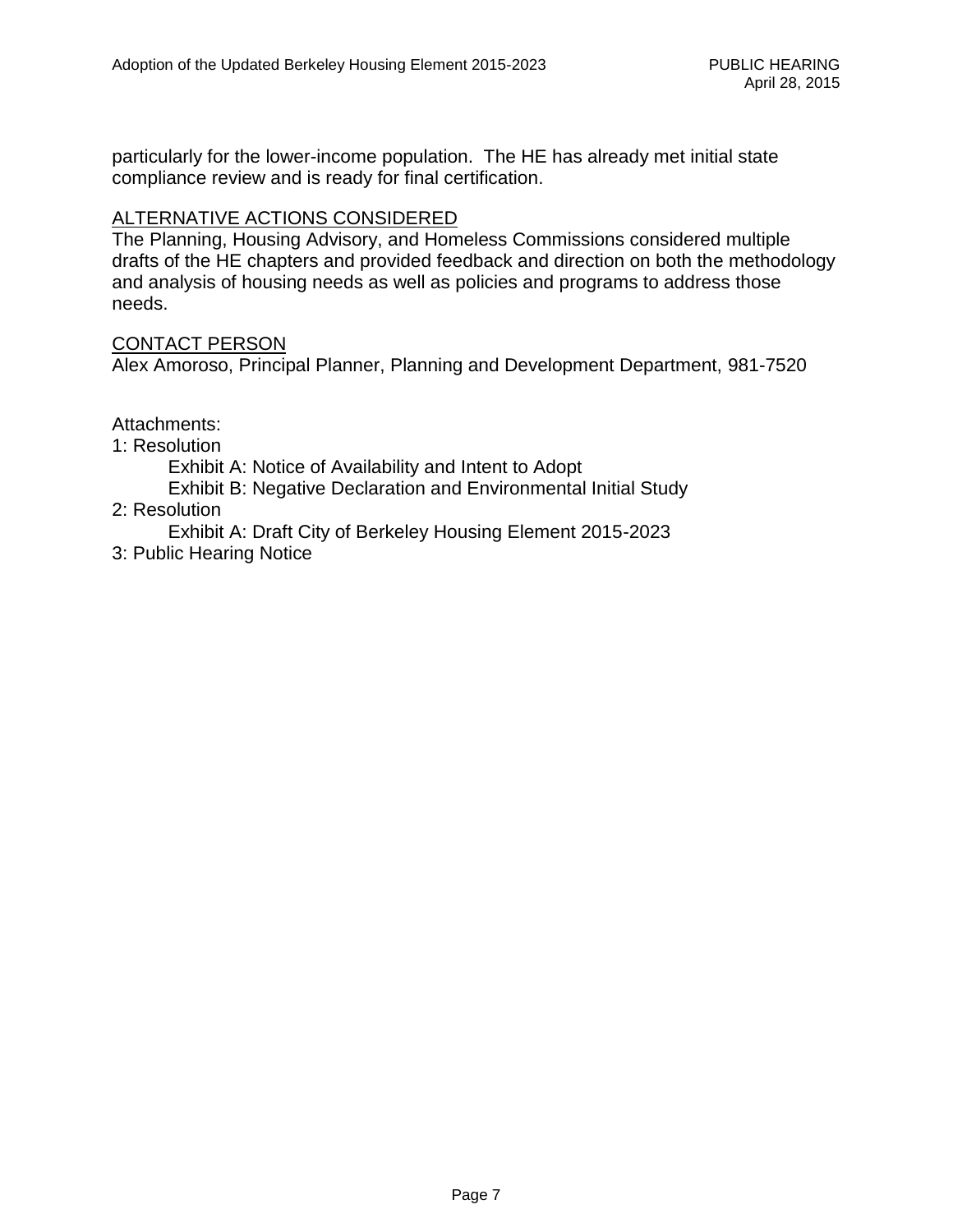#### RESOLUTION NO. ##,###-N.S.

## ADOPT THE NEGATIVE DECLARATION, IN ACCORDANCE WITH THE CALIFORNIA ENVIRONMENTAL QUALITY ACT

WHEREAS, the City of Berkeley ("City") has prepared, in conformance with the California Environmental Quality Act, an Environmental Initial Study and Negative Declaration on the 2015-2023 Berkeley Housing Element; and

WHEREAS, a Notice of Availability and Intent to Adopt was prepared and delivered to the State Clearinghouse on February 4, 2015; and

WHEREAS, the Negative Declaration and Environmental Initial Study were available for review at the Berkeley Planning and Development Department Permit Service Center-Zoning Counter, 2120 Milvia Street; and

WHEREAS, the Negative Declaration and Environmental Initial Study was released for public review and comment on February 6, 2015, and the public comment was adequate and closed on March 8, 2015; and

WHEREAS, the City received two comment letters on the Negative Declaration and Environmental Initial Study, which did not request or require revisions to the documents; and

WHEREAS, the Planning Commission was provided a copy of the Negative Declaration and Environmental Initial Study on February 4, 2015 and found the Negative Declaration and Environmental Initial Study to be complete and adequate on September February 18, 2015 and recommended it for adoption by the City Council; and

WHEREAS, the City Council has carefully reviewed the Negative Declaration and Environmental Initial Study, and in its independent judgment, finds on the basis of the whole record before it that there is no substantial evidence that the project will have a significant effect on the environment and finds it adequate and sufficient in all respects.

NOW THEREFORE, BE IT RESOLVED by the Council of the City of Berkeley that the Council adopts the Negative Declaration and Environmental Initial Study prepared on the updated 2015-2023 Berkeley Housing Element.

Exhibits A: Notice of Availability and Intent to Adopt B: Negative Declaration and Environmental Initial Study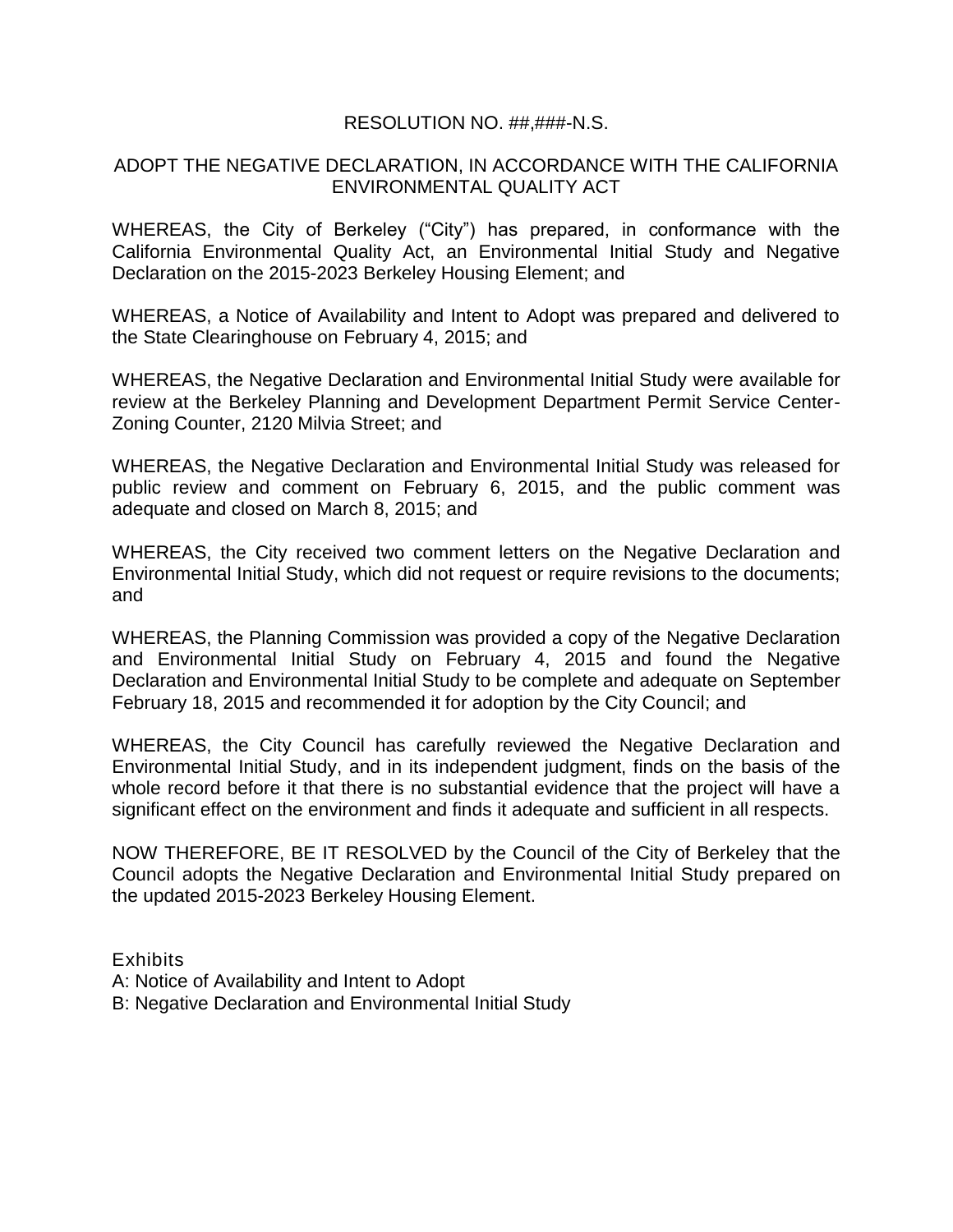#### RESOLUTION NO. ##,###-N.S.

## ADOPT THE 2015-2023 BERKELEY HOUSING ELEMENT AND INCORPORATE THE ELEMENT INTO THE BERKELEY GENERAL PLAN

WHEREAS, the City of Berkeley ("City") adopted the Housing Element October 19, 2010 with Resolution No. 65,067-N.S.; and

WHEREAS, the State of California requires all Cities and Counties to regularly update the Housing Element of their General Plan; and

WHEREAS, the Berkeley Planning Commission, Housing Advisory Commission and Homeless Commission held meetings on the draft chapters of the updated Berkeley Housing Element in 2014; and

WHEREAS, the City submitted the draft 2015-2023 Berkeley Housing Element to the State Department of Housing and Community Development ("HCD") for review on December 22, 2014; and

WHEREAS, State HCD provided comments on the draft 2015-2023 Berkeley Housing Element on February 17, 2015; and

WHEREAS, the Berkeley Planning and Development Department provided revisions in response to the HCD comments on February 17, 2015; and

WHEREAS, State HCD conditionally approved the revised 2015-2023 Berkeley Housing Element, based on the proposed revisions, on February 17, 2015; and

WHEREAS, the Berkeley Planning Commission conducted a public hearing and considered the revised updated 2015-2023 Berkeley Housing Element and the Negative Declaration on February 4 and 18, 2015; and

WHEREAS, on February 18, 2015 the Berkeley Planning Commission recommended that the City Council (1) adopt the CEQA Negative Declaration/Initial Study, (2) adopt the updated Berkeley Housing Element, incorporating the updated housing policies, as shown in Chapter 5 of the 2015-2023 Berkeley Housing Element into the General Plan, February 2015 draft; and

WHEREAS, the Berkeley Housing Advisory and Homeless Commissions considered the revised updated 2015-2023 Berkeley Housing Element in December 2014 and provided comments; and

WHEREAS, the City has prepared, in accordance with the California Environmental Quality Act, a Negative Declaration and Initial Study on the 2015-2023 Berkeley Housing Element; and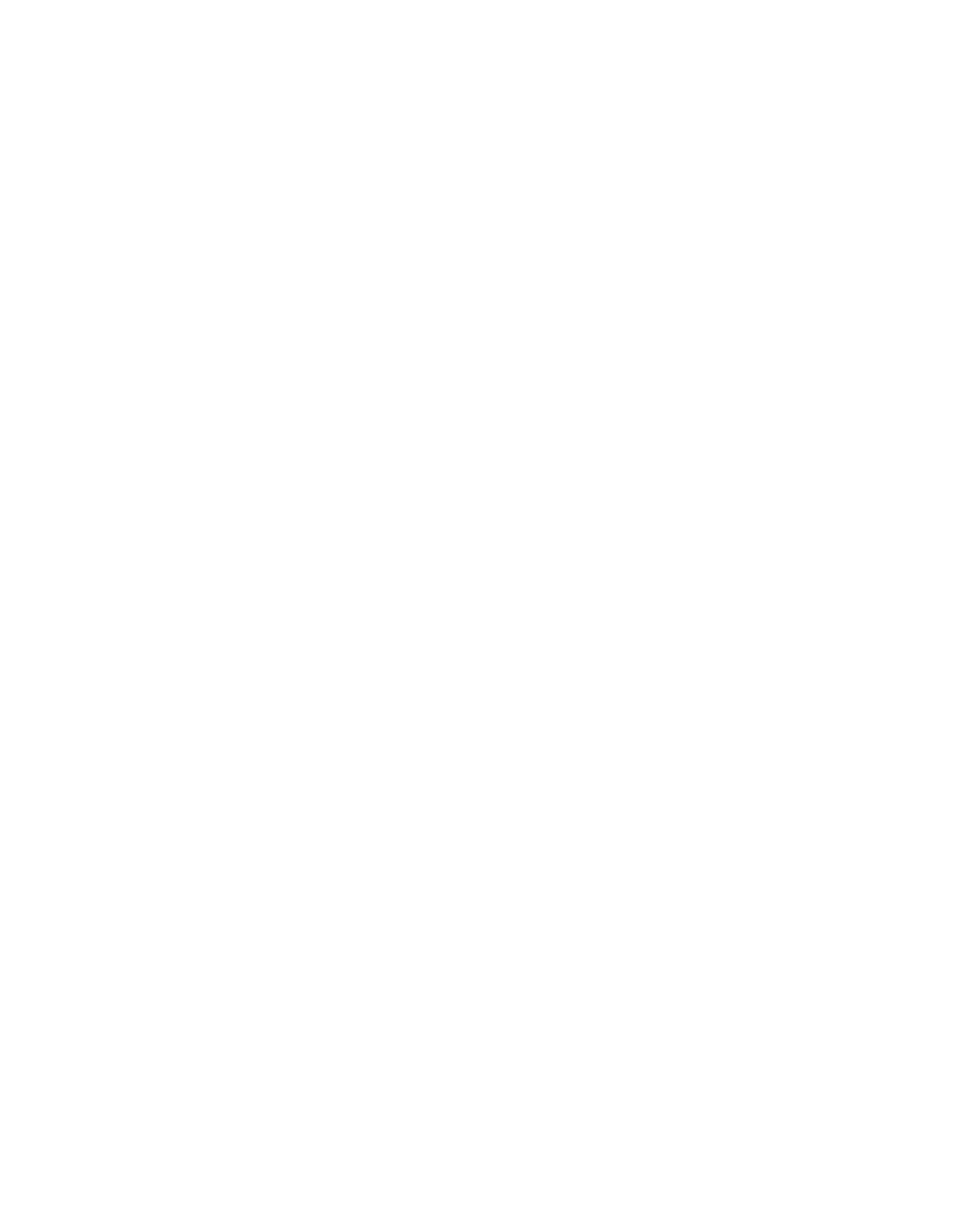WHEREAS, the City Council adopted the Negative Declaration and made all the required findings pursuant to the California Environmental Quality Act; and

WHEREAS, notice of public hearing was prepared pursuant to Zoning Ordinance Section 22.04.020 and California Govt. Code Section 65355; and

WHEREAS, the 2015-2023 updated Berkeley Housing Element is found to be in the public interest, consistent and compatible with the rest of the General Plan, and the potential effects of the updated Berkeley Housing Element will not be detrimental to public health, safety, or welfare; and

NOW THEREFORE, BE IT RESOLVED by the Council of the City of Berkeley that the Council hereby adopts the updated 2015-2023 Housing Element draft dated February 2015, as shown in Exhibit A.

BE IT FURTHER RESOLVED by the Council of the City of Berkeley that following Council approval, staff shall publish a revised General Plan that reflects the changes approved herein, by replacing the Housing Element chapter beginning on page H-1 of the General Plan with Chapter 5, *Objectives, Policies, and Actions,* of the updated 2015-2023 Berkeley Housing Element and that minor corrections such as spelling, punctuation, or syntax may be made by staff without Council approval provided they do not change the meaning of any objective, policy or action.

BE IT FURTHER RESOLVED, that Resolution No. 65,067-N.S. is hereby rescinded.

## Exhibits

A: 2015-2023 Berkeley Housing Element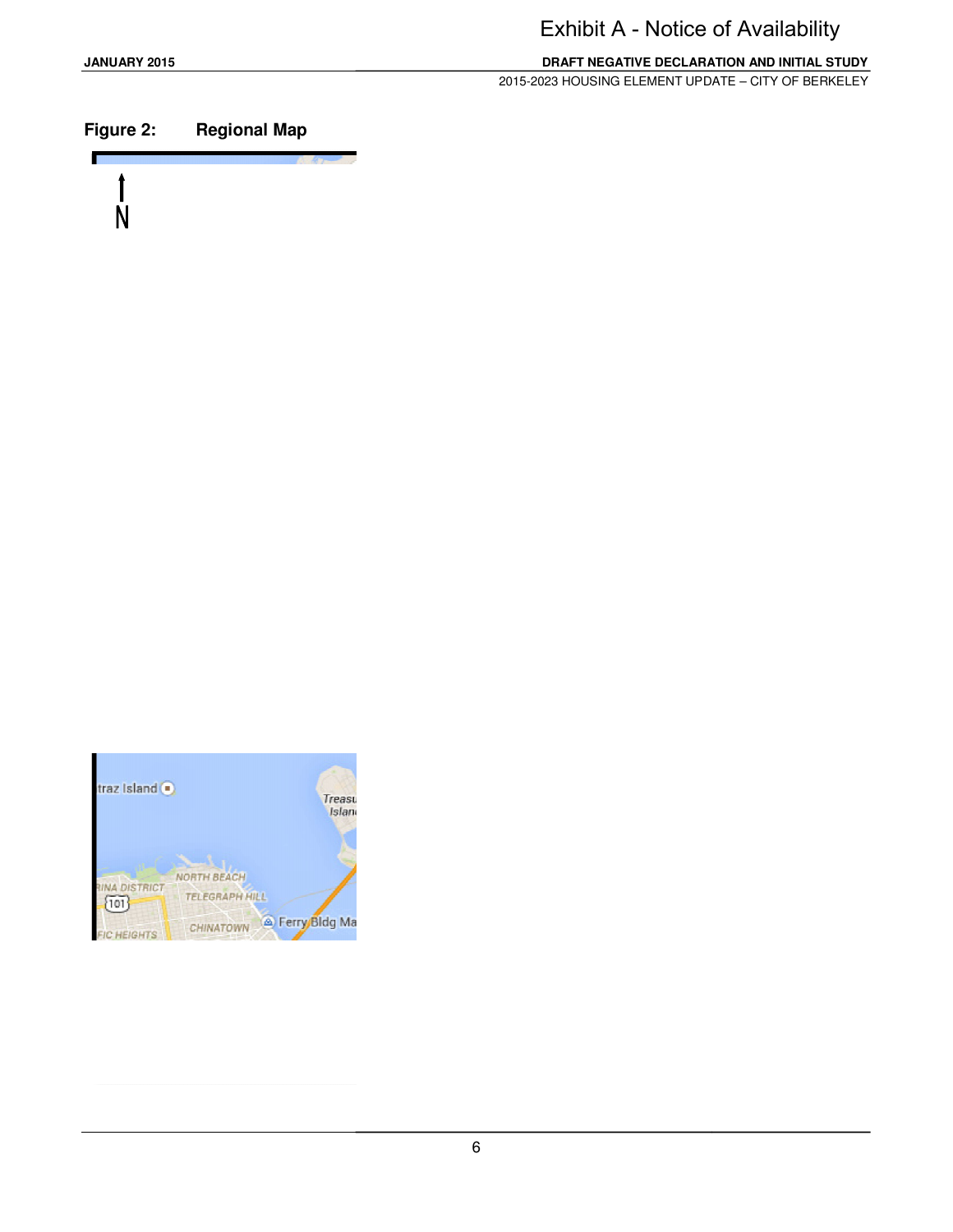# **NOTICE OF PUBLIC HEARING BERKELEY CITY COUNCIL**

# **CONSIDER ADOPTING THE 2015-2023 CITY OF BERKELEY HOUSING ELEMENT**

The Department of Planning & Development is proposing that the City Council adopt the 2015-2023 City of Berkeley Housing Element. The Housing Element, an element of the Berkeley General Plan, is a comprehensive assessment of current and projected housing needs for all economic segments of the Berkeley community. The 2015-2023 Berkeley Housing Element is an update of the 2010 Berkeley Housing Element. In the current Element, most of the housing goals and policies have remained consistent with those established in previous Housing Elements.

The purpose of the Housing Element is to:

- Determine the existing and projected housing needs of Berkeley residents, including special needs populations;
- Identify adequate capacity via the site inventory process to demonstrate availability of land for the development of housing for various income levels in order to accommodate Berkeley's share of regional need;
- Analyze constraints on housing production;
- Establish goals and policies that guide decision-making to address housing needs, and
- Describe programs that will implement the City's housing objectives.

The Draft 2015-2023 Berkeley Housing Element is published online on the Housing Element page of the City's website at: <http://www.cityofberkeley.info/housingelement>

The hearing will be held on **April 28, 2010** at **7:00 p.m.** In the City Council Chambers, 2134 Martin Luther King, Jr. Way.

A copy of the agenda material for this hearing will be available on the City's website at [www.CityofBerkeley.info](http://www.ci.berkeley.ca.us/) as of **April 16, 2015**.

For further information, please contact Alex Amoroso, Principal Planner at 510-981-7520.

Written comments should be mailed or delivered directly to the City Clerk, 2180 Milvia Street, Berkeley, CA 94704, in order to ensure delivery to all Council members and inclusion in the agenda packet.

Communications to the Berkeley City Council are public record and will become part of the City's electronic records, which are accessible through the City's website. **Please note: e-mail addresses, names, addresses, and other contact information are not**